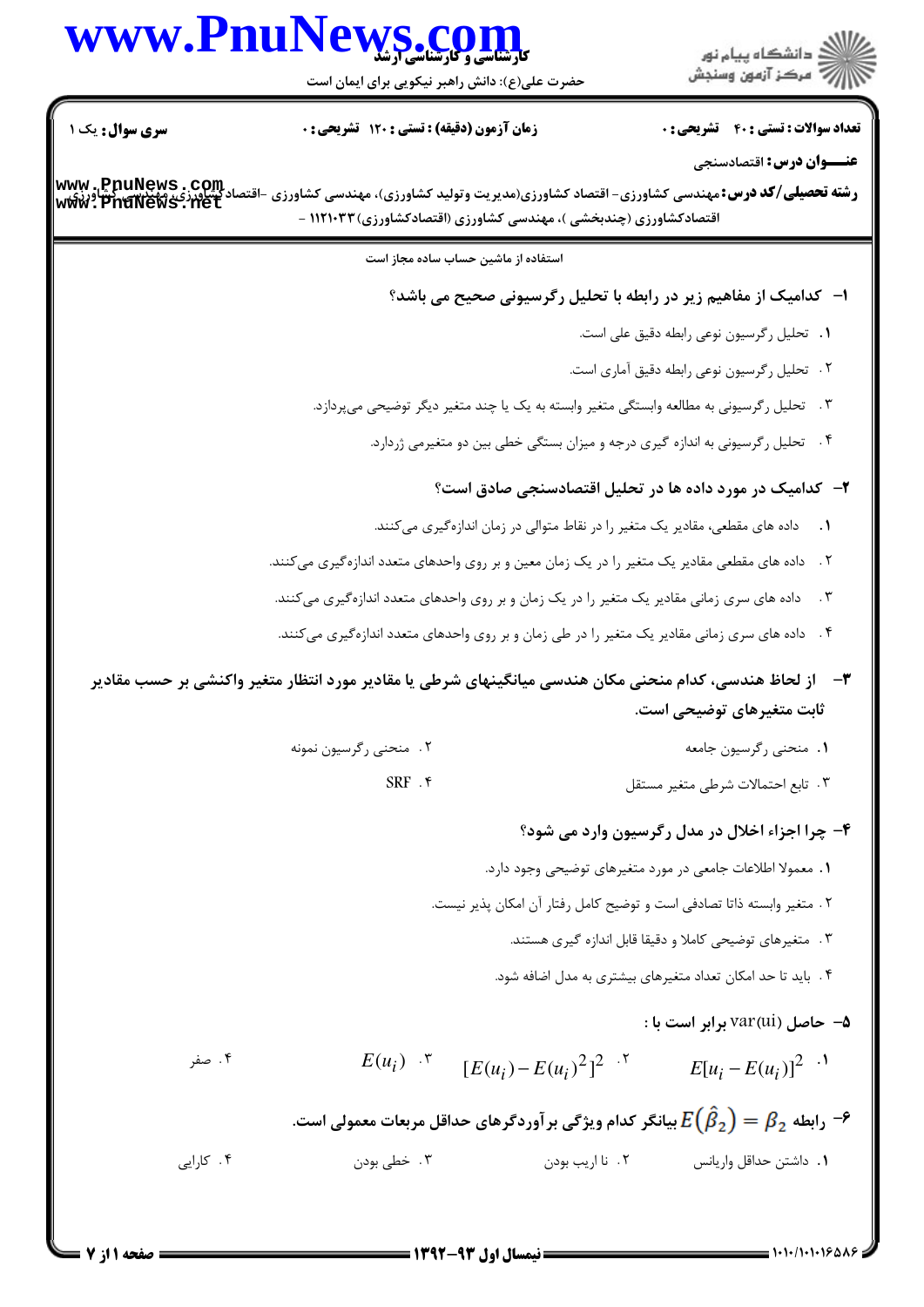:( ) - كارشناسي و كارشناسي ارشد عنــوان درس رشته تحصيلي/كد درس تعداد سوالات : تستي تشريحي زمان آزمون (دقيقه) : تستي تشريحي سري سوال !"# % \$ ': \$(': ' &': : : : : )\*+, - ./ ,)\*+,!"#0 )\*+, - ./ ,()\*+, -12\* 
-/))\*+, !"# 0)\*+, - ./ \$\$(\$'66()\*+,!"#) )\*+, - ./ ,( +4- 5) )\*+,!"# 0 7
 9:; > Y< P-C Q1`/ `/ =#- g\* > E-8 \*a < U-/ 7 2 \$ 4 3 - . . . . >"k< l"+/ B/-C > 
G h2 ) U/ i`/ C -j 1`/ `/ =#- g\* 78 / Y ) X ) ) 8 4 3 2 \$ - . . . . 7
 `/ >5 > P\* ?W U" -  G KS K<#: -  G K<#: K) T 
. U!/G K<#: -  G KS K<#: 9 2 \$ 4 3 - . . . . .
 !"4/ X-/ ) < .<b\* ) > Y< P-C .\$= < M% 1 V 9 .\$= 5 \$ )/+ .( K @! .( \$: 10 2 \$ 4 3 - . . . . 7 -W > Y< P-C U-/ KS Q-8 "W ) VN < 3 1 3 2 4 5 8 13 11 4 3 2 \$ - . . . . .
 P-C \* >? 12 2 \$ 4 3 - . . . . **[www.PnuNews.com](http://www.PnuNews.com) [www.PnuNews.com](http://pnunews.com) [www.PnuNews.net](http://pnunews.net)**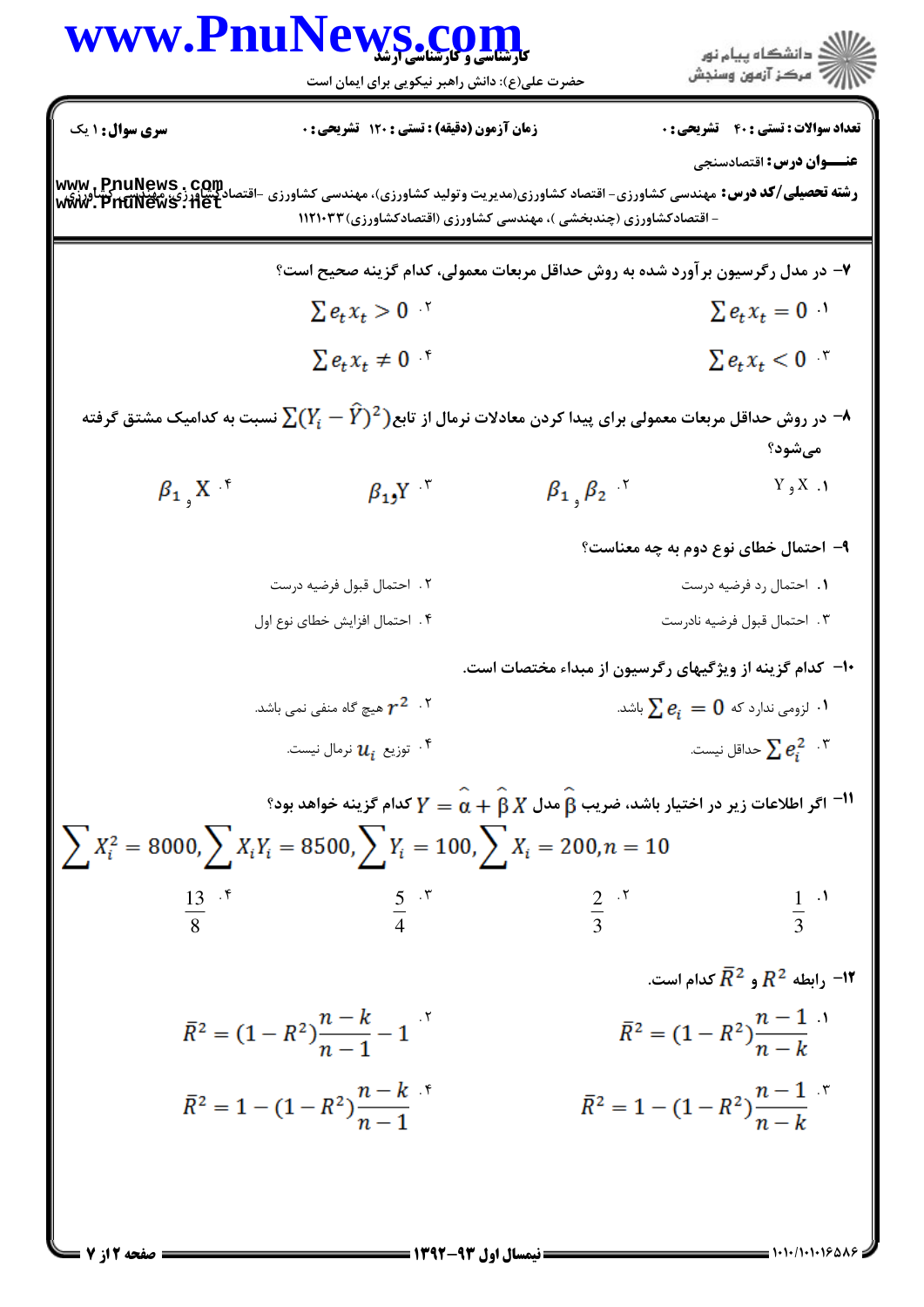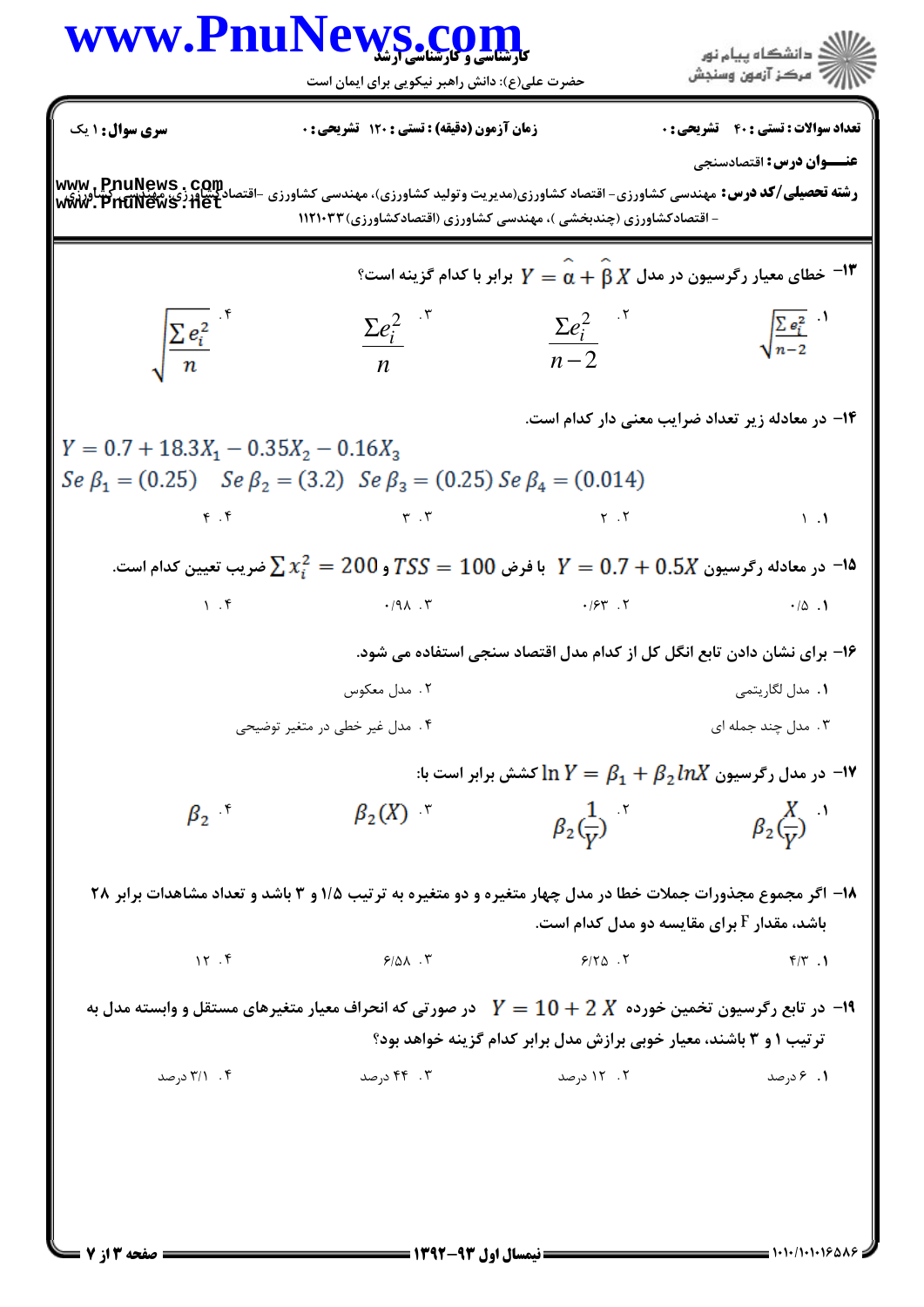

www.PnuNews.con

**تعداد سوالات : تستی : 40 - تشریحی : 0** 

زمان آزمون (دقیقه) : تستی : ۱۲۰ تشریحی : ۰

حضرت علی(ع): دانش راهبر نیکویی برای ایمان است

**سری سوال : ۱ یک** 

صفحه 14; 7

عنـــوان درس: اقتصادسنجي

**www , PnuNews , Com**<br>**رشته تحصیلی/کد درس:** مهندسی کشاورزی- اقتصاد کشاورزی(مدیریت وتولید کشاورزی)، مهندسی کشاورزی -اقتصادکشاورزی، مهندیس<br>**www . PriuNews . Net** - اقتصادکشاورزی (چندبخشی )، مهندسی کشاورزی (اقتصادکشاورزی) ۱۱۲۱۰۳۳

**۲۰**- اگر مقادیر xn … و 2x و 1 xبا حجم n به دست آمده باشد . کدامیک از موارد زیر صحیح است.

 $\sum (X_i - \bar{X})^2 = 0$  $\sum (X_i - \bar{X}) = 0$  $\sum (X_i - \bar{X}) \sum \bar{X}_i^2 = 1$  $\sum_{i=1}^{n} X_i = n \overline{X}^2$ 

او جو آن نانی برای مقایسه دو مدل استفاده می شود که: F

- **1.** فرم ریاضی دو مدل متفاوت باشد.
- ۲ . اتعداد متغیرها و تعداد مشاهدات دو مدل یکسان باشد.
	- ۰۳ تعداد متغیرهای دو مدل یکسان باشد.
- ۴ . اولا تعداد متغيرهاي دو مدل يكسان نباشد و ثانيا متغيرهاي وابسته يكسان باشد.
- ۲۲- کدامیک از روابط زیر خط رگرسیون مربوط به یک جامعه را نشان می دهد.
- $Y_i = \beta_1 + \beta_2 X_i$  ·  $E(Y_i|X_i) = \beta_1 + \beta_2 X_i$  $\hat{Y}_i = \hat{\beta}_1 + \hat{\beta}_2 X_i$  $E(Y_i|X_i) = \beta_1 + \beta_2 X_i + u_i$

در تحقیقی معادله رگرسیون  $7\textrm{X}_1$ 0/27 + 2/3 با استفاده از OLS بر آورد شده است . اما پژوهشگر دریافت که  $-$ ۳ برآورد از طریق ML کاراتر از OLS است بنابراین وی مجددا معادله را با روش ML برآورد کرد نتیجه برآورد جدید کدام است

- $Y = 43 + 0/27X_1$  $Y = 4/3 + 0/27X$ , <sup>1</sup>
- $Y = 4/3 + 27X_1$  $Y = 4/3 + 0/027X$ ,  $Y = 4/3 + 0/027X$

ے<br>۲۴− با توجه به اطلاعات زیر فاصله اطمینان برای  $\frac{2}{\sigma}$  را محاسبه کنید . با توجه با اینکه مدل رگرسیون ۲ متغیره میباشد.  $r_{\text{n}} = 10 \frac{\chi^2_{0/0.25}}{\chi^2_{0/0.25}} = 1775346 \frac{\chi^2_{0/975}}{\chi^2_{0/975}} = 2/179, \hat{\sigma}^2 = 42/159$  $19/2347 < \sigma^2 < 154/7336$  $15/4736 < \sigma^2 < 19/2347$ <sup>.1</sup>  $15/4736 < \sigma^2 < 154/7336$  $19/2347 < \sigma^2 < 192/3476$ <sup>\*</sup>

 $= 1.1.11.150AB$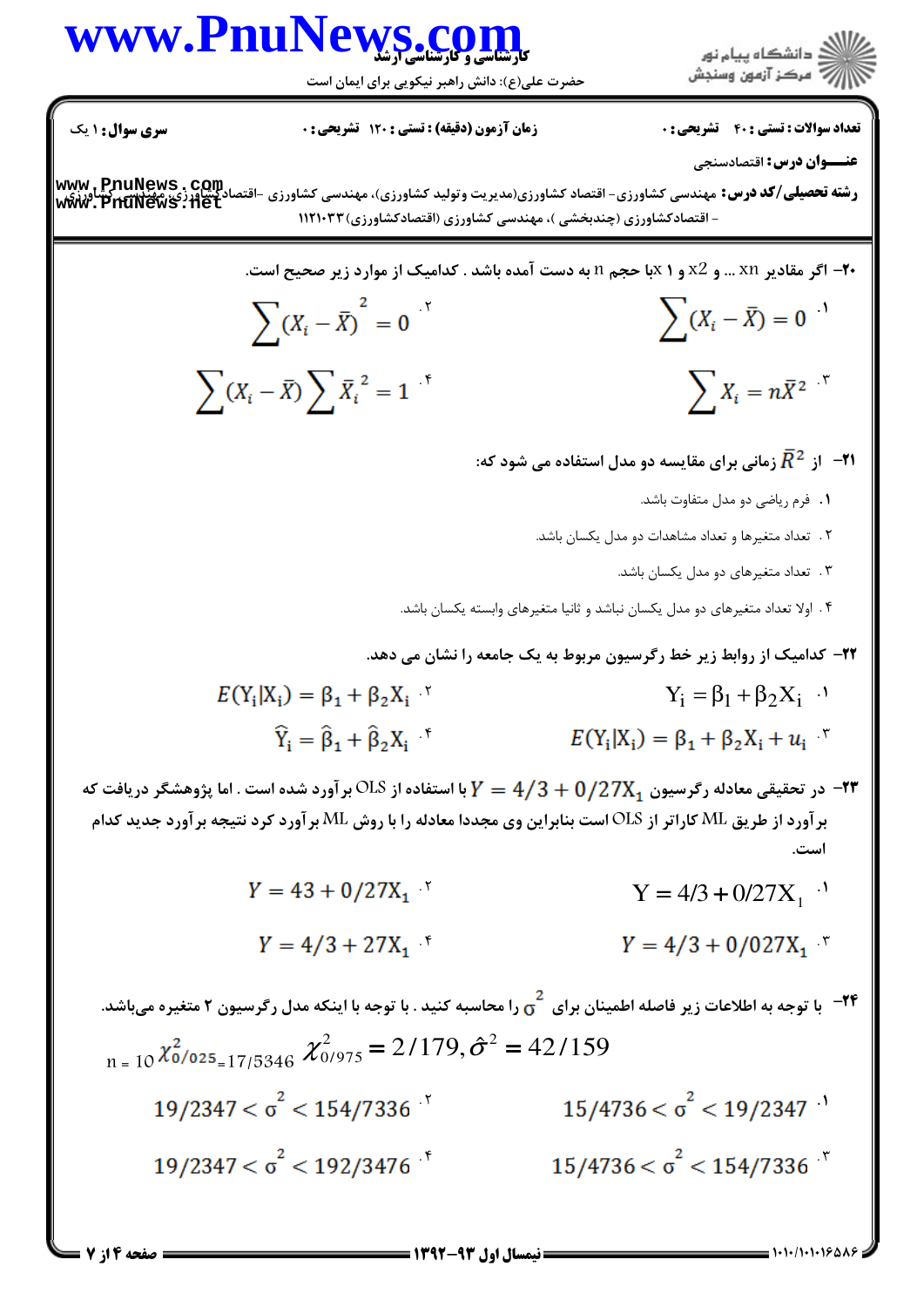| www.PnuNews.com                                                                                                                                          | حضرت علی(ع): دانش راهبر نیکویی برای ایمان است                     |                                                                                                                                | ر دانشگاه پيام نور<br>د مرکز آزمون وسنجش                                                                          |
|----------------------------------------------------------------------------------------------------------------------------------------------------------|-------------------------------------------------------------------|--------------------------------------------------------------------------------------------------------------------------------|-------------------------------------------------------------------------------------------------------------------|
| <b>سری سوال : ۱ یک</b>                                                                                                                                   | زمان آزمون (دقیقه) : تستی : ۱۲۰ تشریحی : ۰                        |                                                                                                                                | <b>تعداد سوالات : تستي : 40 - تشريحي : 0</b>                                                                      |
| <b>رشته تحصیلی/کد درس:</b> مهندسی کشاورزی- اقتصاد کشاورزی(مدیریت وتولید کشاورزی)، مهندسی کشاورزی -اقتصادکشاورزی، مهندسی کشاورزی<br>WWW . PriuNews . 11et |                                                                   | - اقتصادکشاورزی (چندبخشی )، مهندسی کشاورزی (اقتصادکشاورزی) ۱۱۲۱۰۳۳                                                             | <b>عنـــوان درس:</b> اقتصادسنجي                                                                                   |
|                                                                                                                                                          |                                                                   |                                                                                                                                | <b>۲۵</b> – در رگرسیون سه متغیره با ۲۳ مشاهده چنانچه ضریب تعیین معادل ۰/۸ باشد، مقدار آماره F را حساب کنید.       |
| $\Gamma \Delta$ .                                                                                                                                        | $F - T$                                                           | $Y \triangle$ . $Y$                                                                                                            | $Y \cdot \cdot \cdot$                                                                                             |
|                                                                                                                                                          |                                                                   |                                                                                                                                | <b>۲۶</b> - در مدل رگرسیون چند متغیره ESS برابر کدام گزینه است؟                                                   |
| $\beta \hat{X} Y$ <sup>*</sup>                                                                                                                           | $ee$ $\ddot{\phantom{a}}$                                         | $\hat{\beta}XY$                                                                                                                | $\hat{Y}Y$                                                                                                        |
|                                                                                                                                                          |                                                                   |                                                                                                                                | در مواردی که همبستگی بین متغیرهای مستقل کامل باشد، ضریب همبستگی بین $X_{1\, i}$ و $X_{2\, i}$ برابر است با: "     |
| ۰۴ کوچکتر از ۱-                                                                                                                                          | ۰۳ بزرگتر از ۱+                                                   |                                                                                                                                | ۰۱ صفر                                                                                                            |
|                                                                                                                                                          |                                                                   |                                                                                                                                | <b>۳۸</b> - کدامیک از موارد زیر جز فروض OLS می باشد.                                                              |
| ۰۴ وجود همخطی                                                                                                                                            | ۰۳ امید ریاضی غیر صفر                                             | ۲. وجود خود همبستگی                                                                                                            | ٠١. وجود واريانس همساني                                                                                           |
|                                                                                                                                                          |                                                                   |                                                                                                                                | ۲۹– کدام گزینه درباره تخمین زن های حداکثر راستنمایی صحیح است.                                                     |
|                                                                                                                                                          |                                                                   | $\cdot$ تخمین زن $\delta^2$ در روش حداکثر راستنمایی به تعداد متغیرهای مدل بستگی ندارد.                                         |                                                                                                                   |
|                                                                                                                                                          |                                                                   | ${\boldsymbol{\mathcal{U}}}_i$ فرض اساسی در روش حداکثر راستنمایی نرمال بودن توزیع احتمال ${\boldsymbol{\mathcal{U}}}_i$ است. ' |                                                                                                                   |
|                                                                                                                                                          |                                                                   | $\frac{\sum e_i^2}{N-k}$ تخمین زن $\delta^2$ در روش حداکثر راستنمایی برابر است با $\frac{N-k}{N}$                              |                                                                                                                   |
|                                                                                                                                                          |                                                                   | $\frac{\sum e_i^2}{N-3}$ تخمین زن $\delta^2$ در روش حداکثر راستنمایی برابر است با $\frac{\sum e_i^2}{N-3}$                     |                                                                                                                   |
|                                                                                                                                                          |                                                                   |                                                                                                                                | بر آوردگرهای $\,\hat{\alpha},\hat{\beta}\,\,$ که از روش OLS به دست می آیند دارای چه نوع توزیعی هستند. $-$ ۳۰ $\,$ |
|                                                                                                                                                          | و $\beta$ دارای توزیع $\chi^2$ می باشند. $\alpha$ ۰۲              |                                                                                                                                | $\beta$ و $\beta$ دارای توزیع t می باشند. $\alpha$                                                                |
|                                                                                                                                                          | دارای توزیع t و $\beta$ دارای توزیع $\chi^2$ می باشد. $\alpha$ ۰۴ |                                                                                                                                | و $\beta$ دارای توزیع نرمال می باشند. $\alpha$ $\cdot$ ۳                                                          |
|                                                                                                                                                          |                                                                   | ۳۱–  کدامیک از روابط زیر نشانگر وجود خود همبستگی در جمله اخلال (ui) است.                                                       |                                                                                                                   |
|                                                                                                                                                          | $E(u_i, u_i) \neq 0$                                              |                                                                                                                                | $Var(u_i) = \sigma^2$                                                                                             |
|                                                                                                                                                          | $Var(u_i) = \sigma_i^2$                                           |                                                                                                                                | $E(u_i) = 0$ *                                                                                                    |
|                                                                                                                                                          |                                                                   |                                                                                                                                |                                                                                                                   |
|                                                                                                                                                          |                                                                   |                                                                                                                                |                                                                                                                   |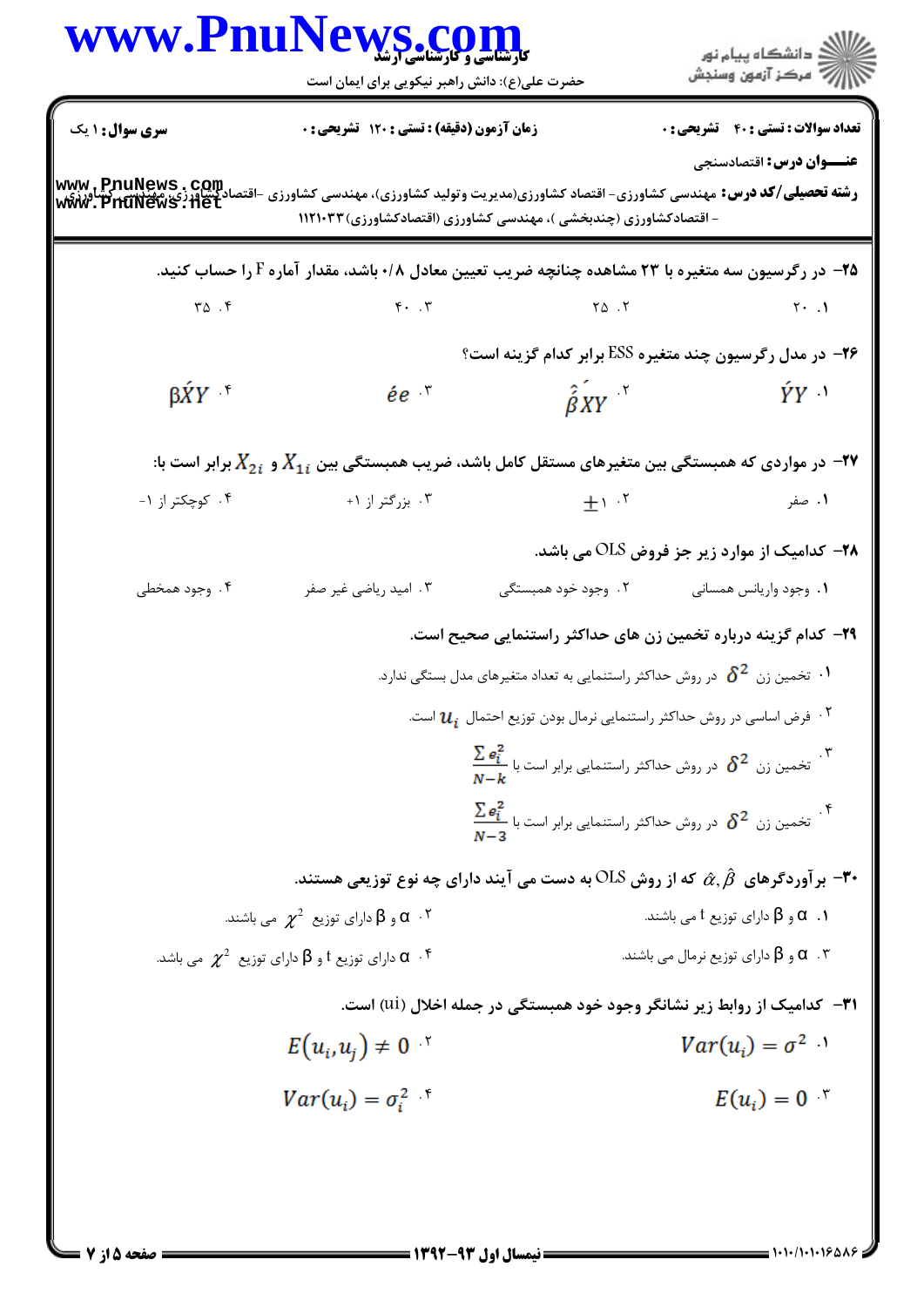| WWW.                                                                                                                                                                                                                                                                                                                                                                                                                                                                                                                                                                                                                                                                                                                                                                                                                                                                                                                                                                                                                                                                                 | Pnull | CU <sub>2</sub> , C <sub>2</sub> , C <sub>3</sub> , D <sub>4</sub> |
|--------------------------------------------------------------------------------------------------------------------------------------------------------------------------------------------------------------------------------------------------------------------------------------------------------------------------------------------------------------------------------------------------------------------------------------------------------------------------------------------------------------------------------------------------------------------------------------------------------------------------------------------------------------------------------------------------------------------------------------------------------------------------------------------------------------------------------------------------------------------------------------------------------------------------------------------------------------------------------------------------------------------------------------------------------------------------------------|-------|--------------------------------------------------------------------|
| \n $\sum_{i=1}^{n} \sum_{j=1}^{n} \sum_{j=1}^{n} \sum_{j=1}^{n} \sum_{j=1}^{n} \sum_{j=1}^{n} \sum_{j=1}^{n} \sum_{j=1}^{n} \sum_{j=1}^{n} \sum_{j=1}^{n} \sum_{j=1}^{n} \sum_{j=1}^{n} \sum_{j=1}^{n} \sum_{j=1}^{n} \sum_{j=1}^{n} \sum_{j=1}^{n} \sum_{j=1}^{n} \sum_{j=1}^{n} \sum_{j=1}^{n} \sum_{j=1}^{n} \sum_{j=1}^{n} \sum_{j=1}^{n} \sum_{j=1}^{n} \sum_{j=1}^{n} \sum_{j=1}^{n} \sum_{j=1}^{n} \sum_{j=1}^{n} \sum_{j=1}^{n} \sum_{j=1}^{n} \sum_{j=1}^{n} \sum_{j=1}^{n} \sum_{j=1}^{n} \sum_{j=1}^{n} \sum_{j=1}^{n} \sum_{j=1}^{n} \sum_{j=1}^{n} \sum_{j=1}^{n} \sum_{j=1}^{n} \sum_{j=1}^{n} \sum_{j=1}^{n} \sum_{j=1}^{n} \sum_{j=1}^{n} \sum_{j=1}^{n} \sum_{j=1}^{n} \sum_{j=1}^{n} \sum_{j=1}^{n} \sum_{j=1}^{n} \sum_{j=1}^{n} \sum_{j=1}^{n} \sum_{j=1}^{n} \sum_{j=1}^{n} \sum_{j=1}^{n} \sum_{j=1}^{n} \sum_{j=1}^{n} \sum_{j=1}^{n} \sum_{j=1}^{n} \sum_{j=1}^{n} \sum_{j=1}^{n} \sum_{j=1}^{n} \sum_{j=1}^{n} \sum_{j=1}^{n} \sum_{j=1}^{n} \sum_{j=1}^{n} \sum_{j=1}^{n} \sum_{j=1}^{n} \sum_{j=1}^{n} \sum_{j=1}^{n} \sum_{j=1}^{n} \sum_{j=1}^{n} \sum$ |       |                                                                    |

 $= 1.1.11.15015$ 

**: صفحه ۱۶ز 7 =**